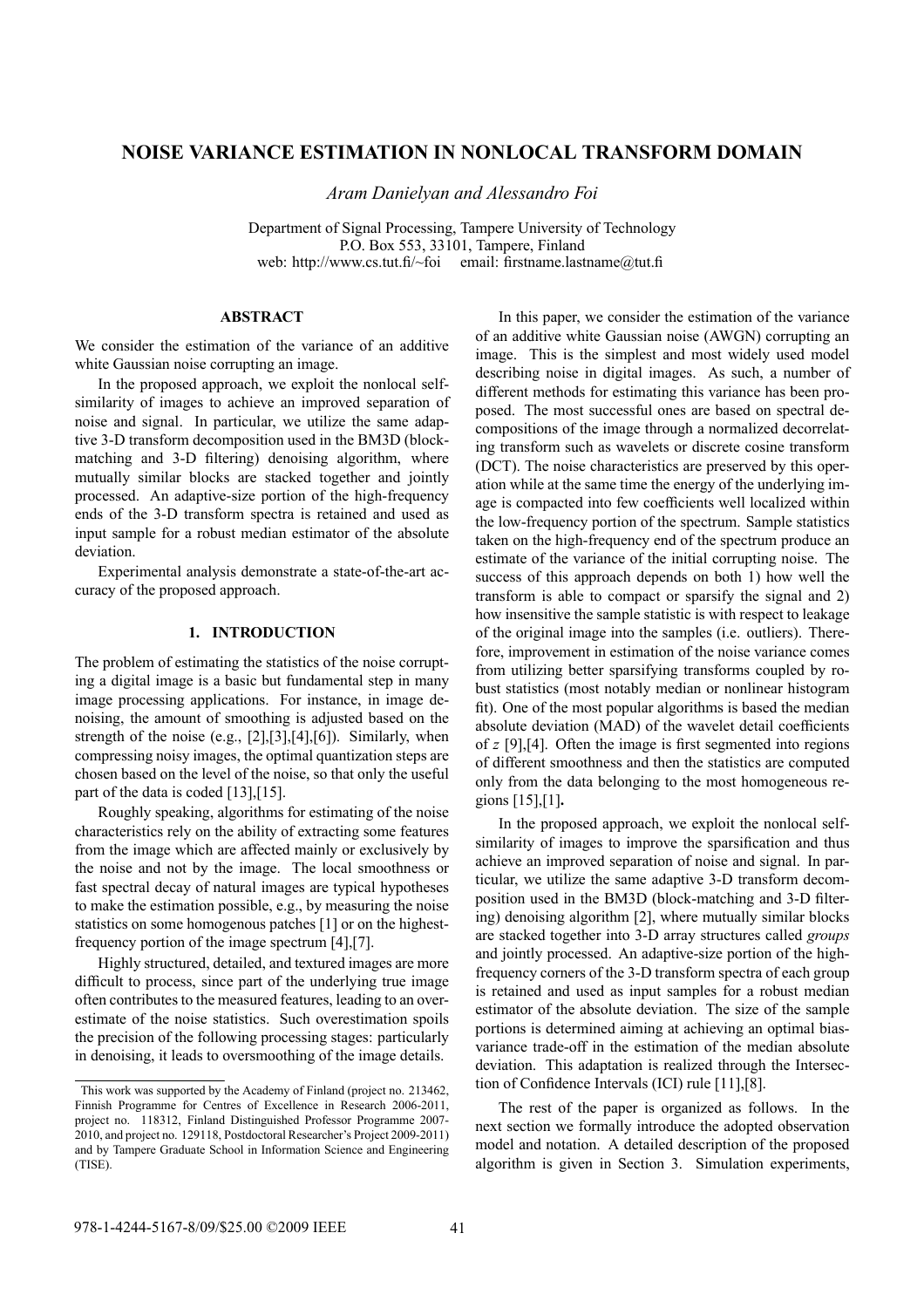

Figure 1: Grouping with overlapping vs. non-overlapping blocks.

demonstrating state-of-the-art performance of the algorithm, are presented in Section 4. Section 5 concludes the paper with some remarks about possible generalization of the approach.

### **2. OBSERVATION MODEL**

Let *z* be an observed noisy image corrupted by some independent and identically distributed (i.i.d.) AWGN  $\eta$  with mean zero and variance  $\sigma^2$ . More precisely,

$$
z(x) = y(x) + \eta(x), \qquad x \in X \subset \mathbb{Z}^2, \tag{1}
$$

where  $y: X \to Y \subseteq \mathbb{R}$  is a deterministic unknown original image and  $\eta(\cdot) \sim \mathcal{N}(0, \sigma^2)$ . Here, *X* and *Y* denote the image domain (pixel coordinates) and codomain (range), respectively. We assume  $Y = [0, 255]$ .

Our goal is to estimate the variance  $\sigma^2$  from *z*. Nevertheless, for scaling reasons, we shall always indicate the results in terms of the estimate  $\hat{\sigma}$  of the standard-deviation  $\sigma$ .

### **3. ALGORITHM**

The proposed variance-estimation algorithm can be divided into two main parts.

## **3.1 Part 1: Blockwise and groupwise operations**

### *3.1.1 Overlap-free grouping and 3-D transform*

First we process the image in sliding-block manner: for each block  $Z_{x_R}$  in the image (here  $x_R$  stands for the coordinate of the top-left pixel of the block), we search for multiple other blocks similar to it. We call *group* the 3-D array  $\mathbb{Z}_{X_R}$  formed by stacking together these similar blocks. In this way, to each block in the image we associate a group. As in [2], we use square blocks of fixed size  $N_1 \times N_1$  and group together up to  $N_2$  similar blocks, including  $Z_{x_R}$  itself. Thus, each group has size  $N_1 \times N_1 \times |S_{x_R}|$ , where  $|S_{x_R}|$  denotes the number of blocks in the group. We have  $1 \leq |S_{x_R}| \leq N_2$  and the actual value of  $|S_{x_R}|$  depends on the availability in the image of blocks sufficiently similar to  $Z_{x_R}$ . In our current implementation we set  $N_1 = 8$  and  $N_2 = 16$ .

Groups are characterized by both intra-block correlation (between the pixels of each grouped block) and inter-block correlation (between the corresponding pixels of different blocks). The former follows from statistical properties of natural images, while the latter is a direct consequence of grouping together similar blocks. Therefore, when we apply a 3-D orthonormal decorrelating transform  $T_{3D}$  on a group

we are effectively decorrelating the original signal, compacting it into few coefficients of the spectrum  $\overline{T}_{3D}(\mathbf{Z}_{x_R})$ . In this work,  $T_{3D}$  is a 3-D separable discrete cosine transform (DCT).

Unlike in the grouping used in BM3D denoising, here we demand that grouped blocks are mutually *nonoverlapping*. This ensures that the noise is independent and that the 3-D transform applied on the group is equivalent to an orthonormal transform applied on the union of all pixels which belong to the grouped blocks. Thus, we have that the group spectrum is corrupted by some Gaussian zero-mean additive noise with standard deviation equal to  $\sigma$ . If overlapping blocks were stacked together into a group, the noise would be partly correlated, eventually leading to a severe underestimate of the noise standard deviation. Pragmatically, to construct an overlap-free group, we stack blocks one after the other, the most similar blocks first, discarding blocks that overlap with any of those already stacked. An illustration of the overlap-free grouping is given in Figure 1.

To prevent noise patterns from influencing the grouping, the similarity between blocks is evaluated by comparing corresponding blocks extracted from a denoised estimate  $\hat{y}$  of *y*. The  $\ell^2$ -norm of the difference between blocks is used for this comparison. In particular, in our current implementation, this  $\hat{y}$  is obtained from *z* using the standard BM3D filter, where as input standard-deviation parameter we take a rather large value,  $4 \times \hat{\sigma}_{MADW}$ ,  $\hat{\sigma}_{MADW}$  being the estimate of  $\sigma$  produced by the MAD of the wavelet detail coefficients of *z* [4]. While this results in obvious and detrimental oversmoothing of the image, it effectively remove possible structures of the noise realization. If one were to match directly on *z*, repeated noise patterns would be matched together and end up in contributing to the lower-frequency portion of the group spectrum, which also results in underestimation of the noise standard deviation.

### *3.1.2 Coefficient analysis*

The transform coefficients from all groups can be classified according to their position in the group spectrum and to the number of blocks in the group to which they belong. For example, within a group, it is rather natural to use a zig-zag scan like the one illustrated in Figure 2. The idea is to sort all coefficients according to the expected energy of the underlying true signal. In particular, the coefficient in the highestfrequency corner of a group spectrum is the one that should be the least affected by the underlying image *y* and therefore it appears as ideal candidate for being included in a sample used to estimate the noise variance. This is particularly true for groups that include many blocks, as these groups typically provide the most effective sparsification of the underlying image.

However, large textures or structures in the image might also be captured into large groups. It is not evident whether or not such large groups should be preferred to smaller groups that correspond to a smooth region. In other words, while a zig-zag scan can be useful for sorting coefficients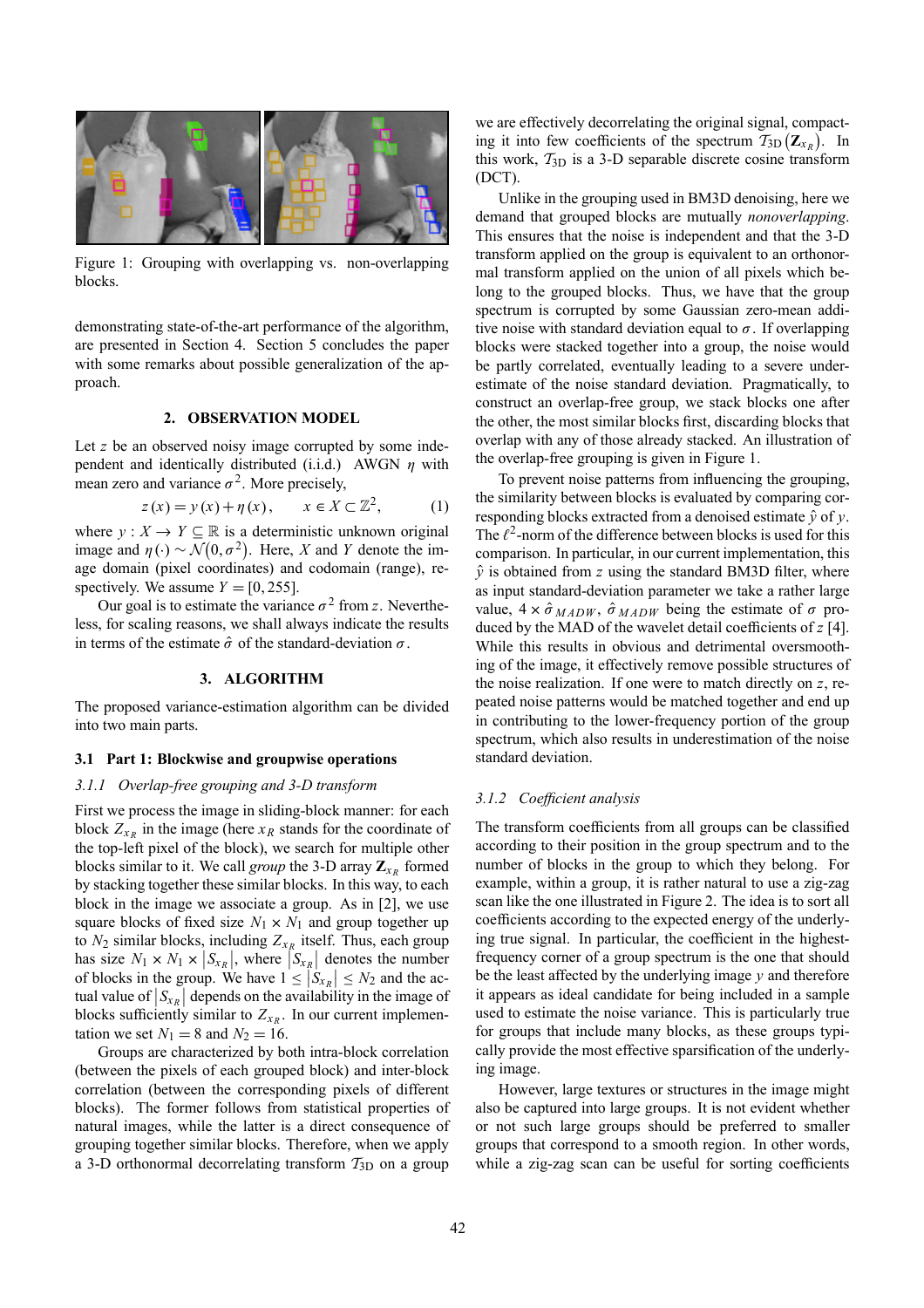

Figure 2: Ordering of the coefficients in the spectrum of a group of size  $8 \times 8 \times 16$ . The color of each spot represents the position of the corresponding coefficient in the zig-zag scan, starting from dark red (high-frequency corner) and ending with dark blue (DC term).

within the same group, it is difficult to decide an a-priori ordering between coefficients coming from different groups.

While it is not possible to estimate the unknown signal energy from the single noisy coefficient itself, a reasonable upper-bound of this quantity can be obtained from the average of the magnitude of few of the subsequent coefficients along the group zig-zag scan. This average is an upper-bound because it includes the energy of the noise and because the energy of subsequent coefficients in the scan is expected to grow. We use it as a surrogate for the actual energy.

In this pragmatic way, we can sort all coefficients from all groups in the highly redundant spectral representation of BM3D.

In practice, it is sufficient to collect only a tiny portion of the group spectrum: in our implementation, for each group we collect only its first 6 transform coefficients following the zig-zag scan and use up to 32 coefficients to compute the energy estimates. Thus, there is also no need to compute the full spectrum of the groups.

We denote the collection of the sorted coefficients as  $\Phi_{ALL} = \{\varphi_1, \varphi_2, \dots\}$  and the expected energy (upper bound) of each coefficient as  $e_j = E\left\{ |\varphi_j|^2 \right\}$ ,  $j = 1, 2, ...$ 

### **3.2 Part 2: Adaptive statistics**

Once the transform coefficients from all groups have been collected and sorted, we can proceed with the calculation of the sample statistics.

#### *3.2.1 Median of absolute deviation with varying sample size*

As a robust estimate of the standard deviation, we use the conventional median of the absolute deviations (MAD) [9],[10],[14]. Given a sample  $\Phi$  containing  $|\Phi|$  coefficients

 $\varphi_k$ ,  $k = 1, \ldots, |\Phi|$ , it is defined as

$$
\text{mad}\{\Phi\} = \frac{1}{0.6745} \text{ median}\{|\varphi_k|\}. \tag{2}
$$

The standard deviation of the estimator (2) can be approximated as [17],[5]

std{mad
$$
\{\Phi\}\}
$$
 =  $\sigma \sqrt{\frac{1.35}{|\Phi| + 1.5}}$ , (3)

with the distribution of errors approaching a normal. We then construct a nested sequence of samples  $\{\Phi_l\}_l$ ,  $\{\varphi_1\} \subset \cdots \subset \varphi_l$  $\Phi_l$  ⊂  $\Phi_{l+1}$  ⊂  $\cdots$  ⊂  $\Phi_{ALL}$ , where

$$
\Phi_l = \bigcup_{j=1}^{h(l)} \varphi_j,
$$

and *h* (*l*) is a monotonically increasing sequence of indices. The sequence of the estimates  $\hat{\sigma}_l = \text{mad}\{\Phi_l\}$  satisfies two basic conditions. Because  $|\Phi_j| \leq |\Phi_{j+1}|$ , the estimation standard-deviation (3) is decreasing. Likewise, because  $e_i \leq$  $e_k$  for all  $j \leq h$  (*l*)  $\leq k$ , we also have that the expected estimation bias is increasing. We thus face a bias-variance trade-off scenario, where the intent is to determine a value of *l* for which the estimation mean squared error is minimized.

### *3.2.2 Adaptive sample-size selection using ICI*

The Intersection of Confidence Intervals (ICI) rule [8, 11] is the criterion used to adaptively select a value of *l*, and hence the size of the sample used for computing the estimate of the standard-deviation (2). We implement the ICI rule as follows.

 $\bigcap_{l=l_1}^{m} \mathcal{D}_l$ , where the confidence intervals  $\mathcal{D}_l$  are defined as *Consider the intersection of confidence intervals*  $\mathcal{I}_m$  =

$$
\mathcal{D}_l = \left[\text{mad}\{\Phi_l\}\left(1 - \Gamma\sqrt{\frac{1.35}{|\Phi_l|+1.5}}\right), \text{mad}\{\Phi_l\}\left(1 + \Gamma\sqrt{\frac{1.35}{|\Phi_l|+1.5}}\right)\right],
$$

 $\Gamma > 0$  *is a threshold parameter, and l*<sub>1</sub>  $\geq$  1 *is a positive index.* Let  $m^+$  be the largest of the indexes m for which  $\mathcal{I}_m$  is non*empty, i.e.*  $\mathcal{I}_{m^+} \neq \emptyset$  *and*  $\mathcal{I}_{m^++1} = \emptyset$ *. The adaptive sample*  $\Phi^+$  *is defined as*  $\Phi^+ = \Phi_{m^+}$ *, and thus the adaptive standarddeviation estimate is*

$$
\hat{\sigma} = \text{mad}\left\{\Phi^+\right\}.
$$

The index  $l_1 \geq 1$  is used to ensure that the standarddeviation estimate scaling the width of the first confidence interval  $\mathcal{D}_1 = \mathcal{I}_1$  is reliable enough. We take  $l_1$  as the smallest index *l* for which  $|\Phi_l| \geq 500$ . The threshold parameter is set as  $\Gamma = 1.5$ .

#### **4. EXPERIMENTS**

We present estimation results computed over a database of 25 color images (reference images of TID2008 database [16]) corrupted by noise with standard deviation  $\sigma = 5$  and  $\sigma = 10$ . Each R, G, B component is treated as a separate image. This is a rather challenging database, as many of the images are highly textured. As reference methods, we consider the MAD on the wavelet detail coefficients [4] (with verti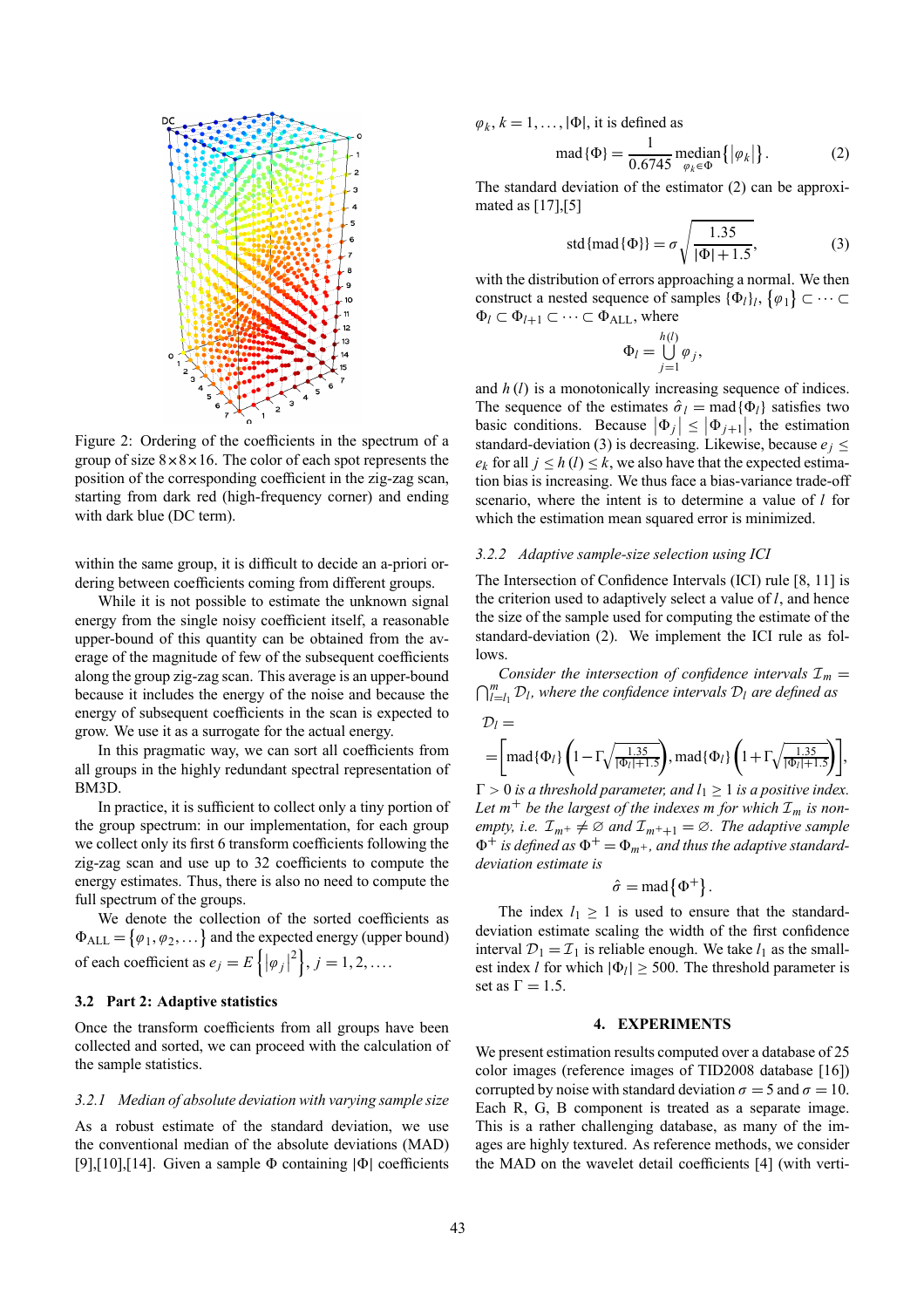cal and horizontal Daubechies kernels of length 6) and the DCT-based method [15], which can be considered as the current state-of-the-art. Exactly the same noise realizations have been used for the three methods.

The results are summarized in Figure 3 and Figure 4. We can see that the proposed method has an accuracy which is comparable with the method [15]. Both methods clearly outperform the simpler estimator [4], which because of the textures is largely overestimating the correct value of  $\sigma$ .

#### **5. CONCLUSIONS**

The very good variance-estimation results achieved by the proposed approach are in line with the excellent denoising performance of the BM3D algorithm. This confirms the effectiveness of non-local transforms as a powerful tool for diverse image processing problems. We wish to remark that the reported results are preliminary, as no parameter optimization had been carried out for the algorithm.

In this work, we mainly emphasized the adaptation with respect to the transform, given both by the grouping and by the sample-size selection (which is enabled by the specific transform decomposition), rather than on the sample statistics estimator, for which we relied on the simple MAD. Better estimators could have been used as well, provided a model for their standard-deviation to be inserted in the ICI.

Although here we considered solely the basic AWGN model, the same principles can be applied to more realistic and practical noise models. In particular, our non-local transform decomposition can be embedded within the estimation algorithm for heteroskedastic observations [7], which is relevant for modeling dealing with raw data from digital imaging sensors. Let us however mention that, when facing heteroskedasticity, to avoid additional bias the block sizes cannot be arbitrarily large. Therefore, one may need to use larger blocks for determining the similarities than those eventually stacked in the group. This is a stratagem shared by many non-local filtering algorithms (see e.g., [12],[3]).

### **ACKNOWLEDGMENTS**

We thank N. Ponomarenko and V. Lukin for kindly providing the experimental results for their method [15].

#### **REFERENCES**

- [1] Abramov, S.K., V.V. Lukin, B. Vozel, K. Chehdi, and J. Astola, "Segmentation-based method for blind evaluation of noise variance in images", *J. Appl. Remote Sens.*, vol. 2, no. 1, Aug. 2008.
- [2] Dabov, K., A. Foi, V. Katkovnik, and K. Egiazarian, "Image denoising by sparse 3D transform-domain collaborative filtering", *IEEE Trans. Image Process.*, vol. 16, no. 8, Aug. 2007.
- [3] K. Dabov, A. Foi, V. Katkovnik, and K. Egiazarian, ìBM3D Image Denoising with Shape-Adaptive Principal Component Analysis", *Proc. Workshop on Signal*

*Processing with Adaptive Sparse Structured Represen*tations (SPARS'09), Saint-Malo, France, April 2009.

- [4] Donoho, D.L., and I.M. Johnstone, "Ideal spatial adaptation via wavelet shrinkage", *Biometrika*, vol. 81, no. 3, pp. 425-455, 1994.
- [5] Foi, A., *Pointwise Shape-Adaptive DCT Image Filtering and Signal-Dependent Noise Estimation*, D.Sc.Tech. Thesis, Institute of Signal Processing, Tampere University of Technology, Publication 710, Dec. 2007.
- [6] Foi, A., "Clipped noisy images: heteroskedastic modeling and practical denoising", *Signal Processing*, vol. 89, no. 12, pp. 2609-2629, Dec. 2009. doi:10.1016/j.sigpro.2009.04.035
- [7] Foi, A., M. Trimeche, V. Katkovnik, and K. Egiazarian, ìPractical Poissonian-Gaussian noise modeling and fitting for single-image raw-dataî, *IEEE Trans. Image Process*., vol. 17, no. 10, pp. 1737-1754, Oct. 2008.
- [8] Goldenshluger, A., and A. Nemirovski, "On spatial adaptive estimation of nonparametric regression", *Math. Meth. Statistics*, vol. 6, pp. 135-170, 1997.
- [9] Hampel, F.R., "The influence curve and its role in robust estimationî, *Journal of American Statistical Association*, 62, pp. 1179-1186, 1974.
- [10] Huber, P.J., *Robust statistics*, John Wiley & Sons Inc., 1981.
- [11] Katkovnik, V., "A new method for varying adaptive bandwidth selectionî, *IEEE Trans. Signal Process.,* vol. 47, no. 9, pp. 2567-2571, 1999.
- [12] Katkovnik, V., A. Foi, K. Egiazarian, and J. Astola, ìFrom local kernel to nonlocal multiple-model image denoisingî, to appear in *Int. J. Computer Vision*, 2009. doi:10.1007/s11263-009-0272-7
- [13] Lukin, V.V., M.S. Zriakhov, N.N. Ponomarenko, and A. Kaarna, "An automatic approach to lossy compression of images corrupted by Poisson noise", *Proc. Microwaves, Radar and Remote Sensing Symposium, 2008, MRRS 2008*, pp. 139-142, Kiev, Ukraine, Sept. 2008.
- [14] Mosteller, F., and J.W. Tukey, *Data Analysis and Regression: A Second Course in Statistics*, Addison Wesley, 1997.
- [15] Ponomarenko, N.N., V.V. Lukin, M.S. Zriakhov, A. Kaarna, and J. Astola, "An automatic approach to lossy compression of AVIRIS images", Proc. IEEE Int. Geo*science and Remote Sensing Symposium 2007, IGARSS 2007*, pp. 472-475, July 2007.
- [16] Ponomarenko, N., M. Carli, V. Lukin, K. Egiazarian, J. Astola, and F. Battisti, "Color Image Database for Evaluation of Image Quality Metrics", Proc. Int. Workshop *on Multimedia Signal Processing, MMSP 2008,* Cairns, Australia, pp. 403-408, Oct. 2008.
- [17] Rousseeuw, P.J., and C. Croux, "Alternatives to the Median Absolute Deviationî, *J. American Statistical Assoc.*, vol. 88, no. 424. pp. 1273-1283, Dec. 1993.